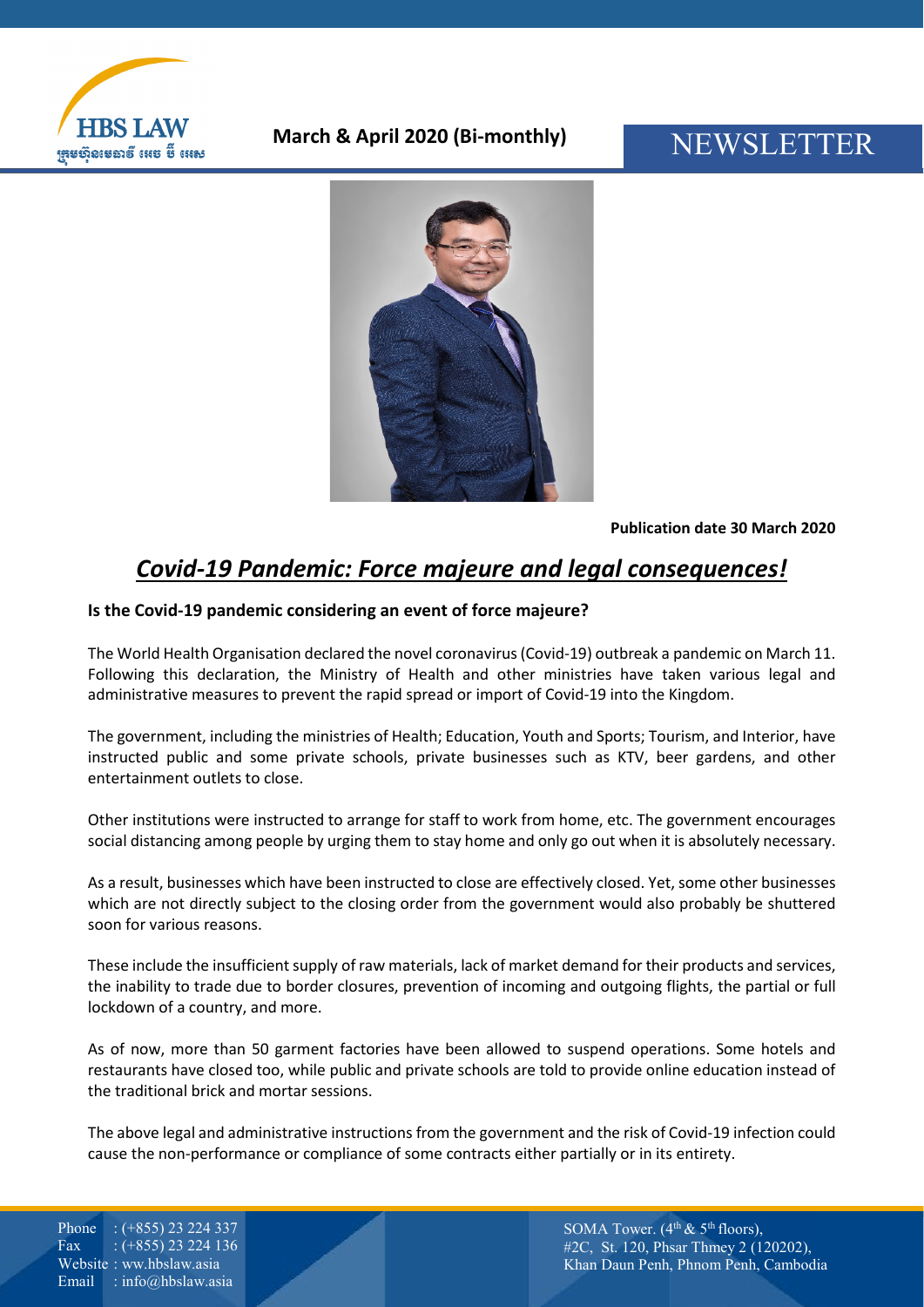

The above legal and administrative instructions from the government and the risk of Covid-19 infection could cause the non-performance or compliance of some contracts either partially or in its entirety

As a consequence of this, there will be damages suffered by parties to the contract. This event could fall under the legal definition of force majeure and is further explained below.

#### **What does Cambodian law say in the event of force majeure?**

Generally, force majeure is defined as an event which occurs not from the will of any party and is insuperable and unpredictable by the affected party.

It could have been caused by the acts of man or nature, acts of government, or other impersonal events.

In any case, an event capable of being claimed as force majeure shall be beyond the reasonable control of the affected party, the ability of such party to continue to perform the contract has been prevented, impeded or hindered, and he has taken all reasonable steps to mitigate or avoid such event or its consequence but it is not possible to overcome such event.

Cambodian law does not provide any detailed definition of force majeure. Normally, such a definition could be stipulated in the contracts.

The event of force majeure could be a political or non-political event, an unexpected change of legal and regulatory environment or natural catastrophe which makes the performance of a contract impossible.

In case of uncertainty, the courts may interpret the meaning of force majeure by taking into account the nature and impact of an event based on Cambodian customs and trade practices.

It should also be noted that Cambodia has adopted the civil law tradition, hence, the application of force majeure as an excuse for breach of contract may not be identical with the application of this concept under English law or other common law jurisdictions.

#### **When and how does a force majeure event apply?**

Parties to a valid agreement shall perform their respective obligations according to the terms thereof. However, the obligee may not demand the obligor to perform his obligation if the performance has become impossible without the obligor's fault. In the event of force majeure, the contractual performance could be partially or entirely impossible to fulfil.

A force majeure clause is common in contracts. It essentially frees both parties from liability or obligation when an extraordinary event or circumstance beyond the control of the parties occurs, such as war, strike, riot, crime, pandemic, epidemic, flood, earthquakes, an act of god, etc.

In practice, the contents of the force majeure clause could be brief or quite descriptive. Some contracts include a force majeure clause while others have none. In the latter case, the affected party could rely upon the provisions of law governing his or her contract to claim the event of force majeure.

As a matter of process, if any party believes he is affected by force majeure and wishes to rely upon such clause, he shall promptly notify the other party of that event.

In the notice, he shall provide evidence to establish the causal relationship between the event and the anticipated consequence, and envisaged duration of such event, if possible.

Phone : (+855) 23 224 337 Fax:  $:(+855)$  23 224 136 Website : ww.hbslaw.asia Email : info@hbslaw.asia

SOMA Tower.  $(4<sup>th</sup> \& 5<sup>th</sup> floors)$ , #2C, St. 120, Phsar Thmey 2 (120202), Khan Daun Penh, Phnom Penh, Cambodia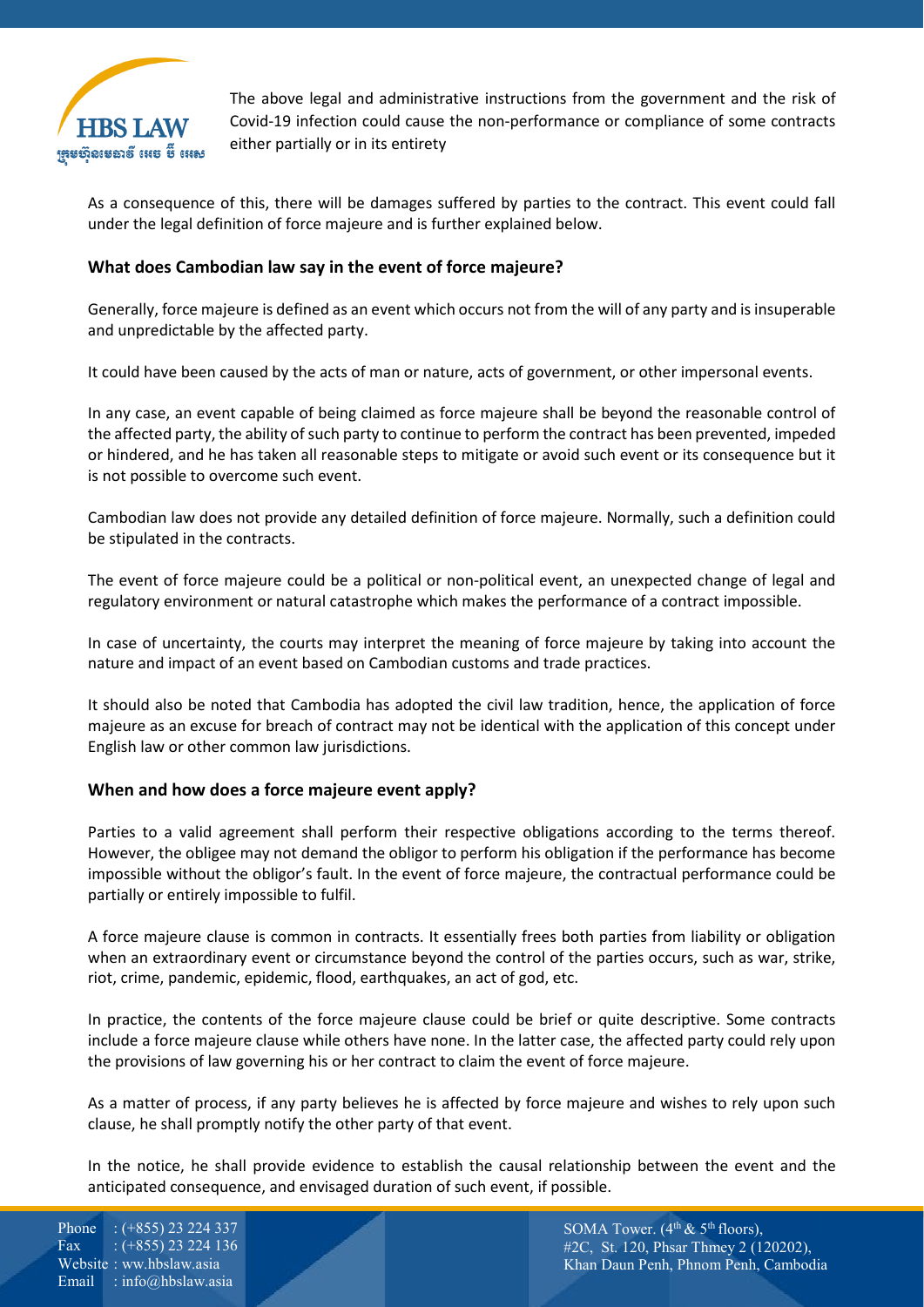

He shall check the contract's clauses carefully because some may require such notice to be made in writing while at other times, verbal communication is legally sufficient.

#### **What would be the legal consequence of force majeure claims?**

As a general principle, when a party to a contract claims that there is an event of force majeure, a contract can be suspended during the occurrence of such an event or it can be terminated.

For example, in the case of employment contracts, the labour law allows parties to terminate or suspend employment contacts on the occurrence of an event of force majeure.

If the affected party is able to prove the event of force majeure as explained earlier, the affected party would be exempted from liability for any damages suffered by the other contracting party.

However, the determination of conditions for contractual breach and remedies in case of force majeure may also be stipulated in the contracts.

Contracts may state delayed performance, acceleration or mitigation circumstances, collaborative, protective or other remediable actions to be taken by the contracting parties.

It is not always the case that due to the event of force majeure, all performances of obligations become impossible or stop. For instance, in a loan contract, the borrower may not be released from paying the principal and interest during the occurrence of force majeure.

However, the borrower may not be obligated to pay damages or penalty for the delay in payment. In case of perpetual lease of immovable properties, the lessee may terminate the lease if he cannot generate any profit from the lease for a period of three years due to the occurrence of force majeure.

During the force majeure, the payment of rents could be suspended or a reduction of rents could be demanded if the profit or fruit generated from the use of leased land cannot be achieved.

#### **What should contract parties, in particular, the affected party, do in the event of a pandemic?**

It is advisable that contacting parties consider taking the following proactive steps:

Carefully review their contracts, in particular, the definition of force majeure stipulated therein in order to have a good idea on the requirements and measures to be taken in such event;

If it is unclear, seek proper legal advice from lawyers, meaning members of the Bar Association of the Kingdom of Cambodia who are qualified to clarify, respond and advise on your questions;

Keep proper records of documents and evidence of harm and damages caused by the event of force majeure;

Engage and discuss with contracting partners, business partners and related competent authorities in order to express your concerns, to clarify the application of legal and administrative instructions, to take necessary action to protect and mitigate the risks, damages and any unintended consequences caused by the change of laws and administrative orders by competent authorities.

The above views are that of the author, and intended purely as general information only. The Post shall not be held responsible for any unintended damages suffered because of the views expressed in this article. *<https://www.phnompenhpost.com/opinion/covid-19-pandemic-force-majeure-and-legal-consequences>*

Phone : (+855) 23 224 337 Fax :  $(+855)$  23 224 136 Website : ww.hbslaw.asia Email : info@hbslaw.asia

SOMA Tower.  $(4<sup>th</sup> \& 5<sup>th</sup>$  floors), #2C, St. 120, Phsar Thmey 2 (120202), Khan Daun Penh, Phnom Penh, Cambodia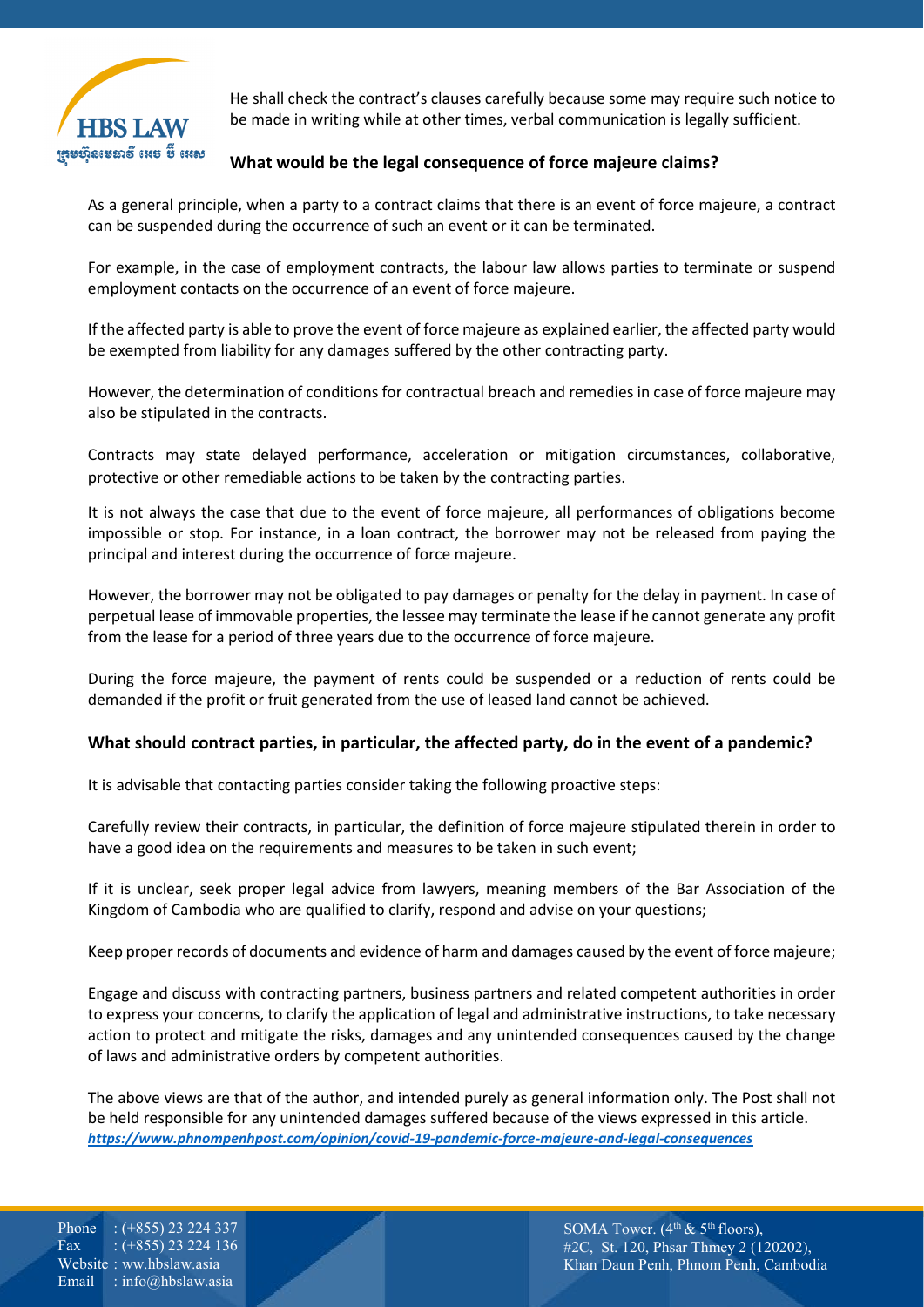

**Publication date 13 April 2020** 

### *Managing the nation in state of emergency*

As the world faces the Covid-19 pandemic, there are growing concerns about the potential dangers to the nation and society which necessitates emergency actions.

The government has convened a team of legal experts and the standing committee of the Council of Ministers to draft a Law on the Management of the Nation in a state of emergency ("State of Emergency Law" or "SOE Law").

The draft law comprising of five chapters and 12 articles was adopted by the National Assembly on April 10. It is expected to be passed by the Senate without major modifications and will subsequently be promulgated by the head of state within the month itself.

This law provides for modalities, process and conditions for declaring a state of emergency, some measures to be taken by the government, the reporting obligations of the government, and sanctions for obstruction and violations of government measures.

While the current Constitution stipulates the notion of a state of emergency, it does not provide a clear definition for it.

Article 22 of the Constitution states that: "When the nation faces danger, the King shall make a declaration to the people putting the nation in a state of emergency after receiving agreement from the Prime Minister and the presidents of the National Assembly and the Senate."

Article 22 does not define the next steps after the King declares a state of emergency, especially with regards to the roles and responsibilities of the government. The term "state of emergency" itself is not defined in any other existing laws of Cambodia.

However, a state of emergency could be reasonably understood as a situation in which a government is empowered to take the necessary actions or impose policies that it would normally not be permitted to undertake.

The Constitution does not offer any guidance on the distinction between a normal and emergency situation, or to what extent the government's action is permissible in taking measures which could restrict the rights and freedom of citizens.

Article 31 of the Constitution provides that: "The Kingdom of Cambodia shall recognize and respect human rights as stipulated in the UN Charter, the Universal Declaration of Human Rights, the covenants and conventions related to human rights..."

The Constitution protects the rights and freedom of Khmer citizens and the only possible way to restrict these rights and freedom is by the legislative act adopted by the National Assembly.

Article 31, paragraph 3, of the Constitution states that: "The exercise of personal rights and freedom by any individual shall not adversely affect the rights and freedom of others. The exercise of such rights and freedom shall be in accordance with the law."

Thus, without a law allowing the government to impose measures restricting the rights and freedom of persons, the government cannot do so.

Otherwise, the government's measures could be invalidated by the competent courts for being ultra vires (in violation of) the Constitution and it could also be questioned by the National Assembly.

Phone : (+855) 23 224 337 Fax :  $(+855)$  23 224 136 Website : ww.hbslaw.asia Email : info@hbslaw.asia

SOMA Tower.  $(4<sup>th</sup> \& 5<sup>th</sup>$  floors), #2C, St. 120, Phsar Thmey 2 (120202), Khan Daun Penh, Phnom Penh, Cambodia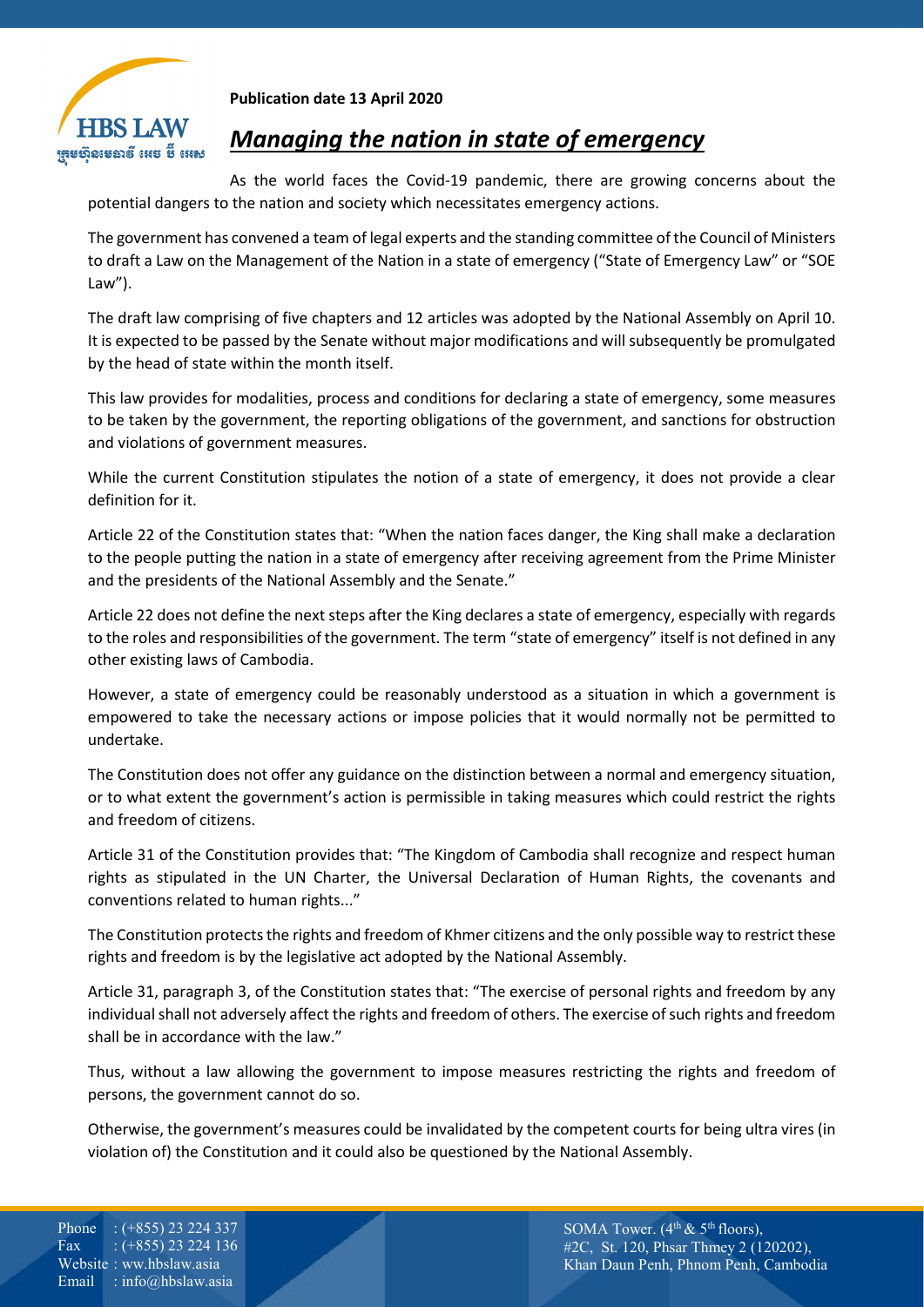

Under international law, the restriction of rights and freedom of persons is also permissible in case of emergencies, for protection of morality, public order and general welfare.

Article 29 of the Universal Declaration of Human Rights states: "2. In the exercise of his rights and freedoms, everyone shall be subject only to such limitations as are determined by law solely for the purpose of securing due recognition and respect for the rights and freedoms of others and of meeting the just requirements of morality, public order and the general welfare in a democratic society."

Article 4, paragraph 1 of the International Covenant on Civil and Political Rights, states: "1. In times of public emergency which threatens the life of the nation and the existence of which is officially proclaimed, the States Parties to the present Covenant may take measures derogating from their obligations under the present Covenant to the extent strictly required by the exigencies of the situation, provided that such measures are not inconsistent with their other obligations under international law and do not involve discrimination solely on the ground of race, color, sex, language, religion or social origin."

I disagree with some views expressed by human rights advocates who claim that "[the] proposed emergency powers would obliterate human rights" or that "the egregious State of Emergency Law poses a grave threat to human rights in Cambodia".

Others claim that "these unprecedented powers are wildly disproportionate and threaten to permanently undercut the human rights of everyone in Cambodia" and "this law should be seen for what it is – a naked power grab which seeks to manipulate the Covid-19 crisis to severely undercut the human rights of everyone in Cambodia".

I observe that the critics seem to regurgitate their usual political attacks against government measures or policies. In particular, they aim to criticize Prime Minister Hun Sen. It looks like they assume that the baby will be abusive even before he is born.

But the critics should have reviewed the SOE Law from a more objective lens than just their human right utopia.

It is clear from the perspective of local and international law, as mentioned earlier, that restrictions on the rights and freedom are allowed in certain cases.

Also, the SOE Law is not just applicable in the case of the Covid-19 pandemic, but can also be used in any state of emergency as defined under Article 4 of the International Covenant on Civil and Political Rights.

Question is, why would the government abuse the rights and freedom of its citizens in the event of a national emergency?

I believe if the government wants to violate its citizens' rights and freedom, it can do better without the SOE Law because this law sets out required procedures and conditions for the government to follow.

In the Cambodian practice, if there is no law, the government can impose measures at its behest.

I am aware of cases where the competent courts could revoke or nullify any government decision.

In other words, without the law passed by the National Assembly, it would be the government that has unlimited rights and freedoms in dealing with its citizens.

I also concur with the prime minister that it is better to have the law in place. Even if he does not need to use it now, it can be used when it is needed.

Although it was prepared post haste, the SOE Law was properly drafted by the government's team.

Phone : (+855) 23 224 337 Fax:  $:(+855)$  23 224 136 Website : ww.hbslaw.asia Email : info@hbslaw.asia

SOMA Tower.  $(4^{th} \& 5^{th}$  floors), #2C, St. 120, Phsar Thmey 2 (120202), Khan Daun Penh, Phnom Penh, Cambodia